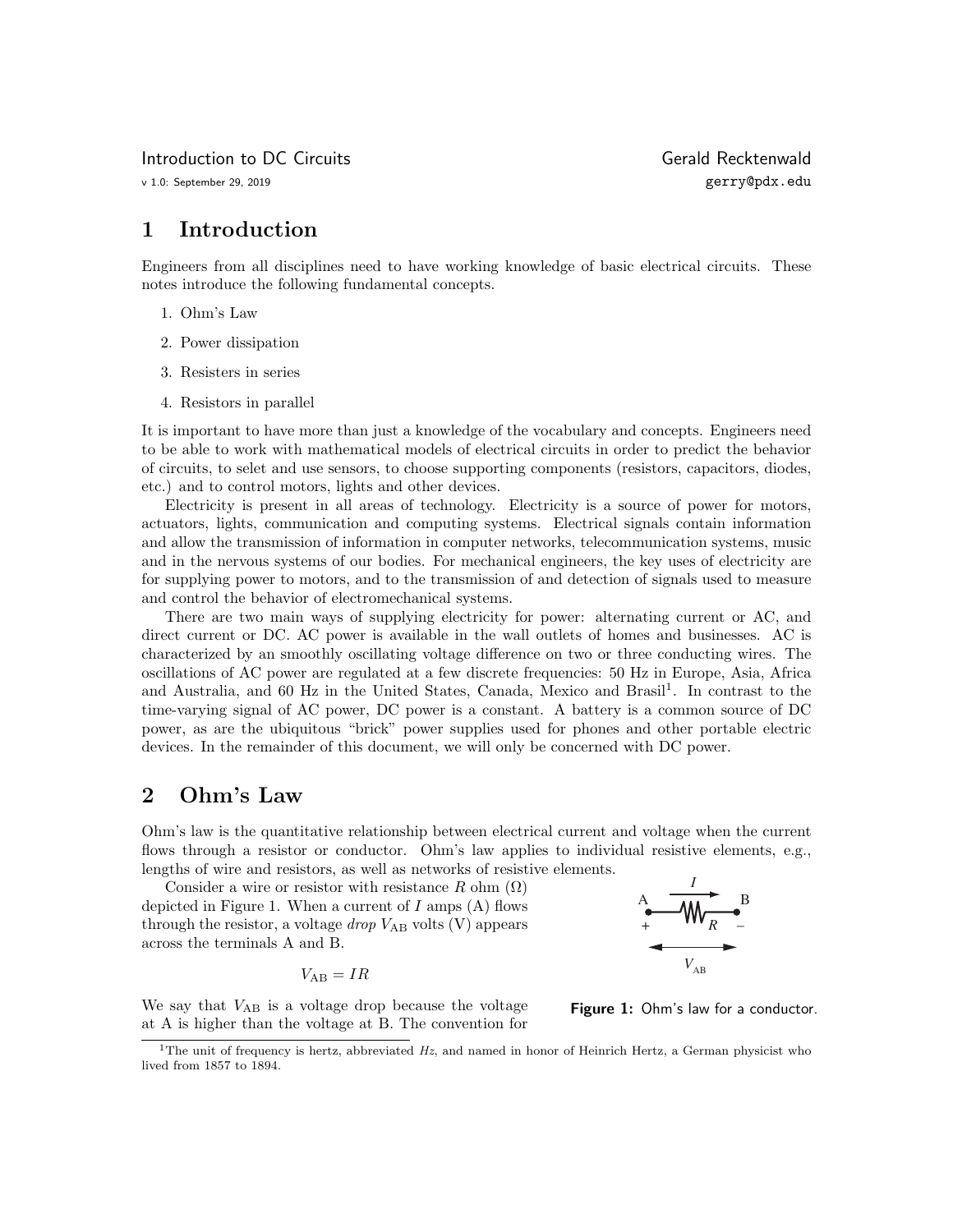electrical current is that the current flows from a higher voltage to a lower voltage. Therefore, the arrow associated with the current,  $I$ , in Figure 1 is pointed from A to B.

The double arrow  $\leftrightarrow$  associated with  $V_{AB}$  in Figure 1 indicates the end points that correspond to  $V_{AB}$ . For the resistor in the diagram, there is no ambiguity about the physical end points that correspond to the + and − poles. Therefore, we can drop the designation of endpoints and simply write

$$
V = IR \tag{1}
$$

which is the basic form of Ohm's law.

The units of the terms in Ohm's Law *define* the relationship between the units of voltage, current and resistance.

$$
V = IR \implies 1 \text{ volt} = 1 \text{ amp} \times 1 \text{ ohm} \quad \text{or} \quad 1 \text{ V} = 1 \text{ A} \times 1 \Omega
$$

We can rearrange Ohm's law to obtain other useful formulas and see other relationships between units

$$
I = \frac{V}{R} \implies 1 \text{ amp} = \frac{1 \text{ volt}}{1 \text{ ohm}} \quad \text{or} \quad 1 \text{ A} = \frac{1 \text{ V}}{1 \Omega}
$$

$$
R = \frac{V}{I} \implies 1 \text{ ohm} = \frac{1 \text{ volt}}{1 \text{ amp}} \quad \text{or} \quad 1 \Omega = \frac{1 \text{ V}}{1 \text{ A}}
$$

### 3 Physical Definitions of Current, Voltage and Resistance

Ohm's law is a extremely important and practical relationship between voltage, current and resistance that determine the flow of electricity through a single conductor. In many engineering applications, we don't need to think about the atomic-level details that make electricity work the way it does. For example, to build a circuit that uses a sensor to measure temperature, we don't need to worry about protons, neutrons and the cloud of electrons bound to individual atoms. And most of the time we don't need to worry about the detailed mechanisms involved in the flow of electrons that are responsible for electrical current. However, if you want to understand how semiconductor devices, e.g., transistors, work, or the how the plasmas in fluorescent lights and lasers are created, you will need to dig deeper into the physics of electricity.

For our immediate purposes, we will only introduce the fundamental definitions of voltage, current and resistance as those quantities appear in Ohm's law. We do this to establish the relationships between the units of those quantities

Current is the flow of electrons, or equivalently, the flow of electrical charge. The unit of charge is coulomb, which is given the symbol C. An amp is defined as

$$
1\,\text{A} = \frac{1\,\text{C}}{1\,\text{s}} = \frac{1\,\text{coulomb}}{1\,\text{second}}\tag{2}
$$

Voltage is a measure of the work (or energy) necessary to separate opposite charges. The units of energy *joule* (J) and the units of charge are coulomb  $(C)$ , and a volt is defined as

$$
1 V = \frac{1 J}{1 C} = \frac{1 \text{ joule}}{1 \text{ coulomb}}
$$
 (3)

Resistance is a macroscopic property of a fixed amount of material. Electrical conductors have an intrinsic property called the resistivity. In other words, whereas a fixed amount of material, say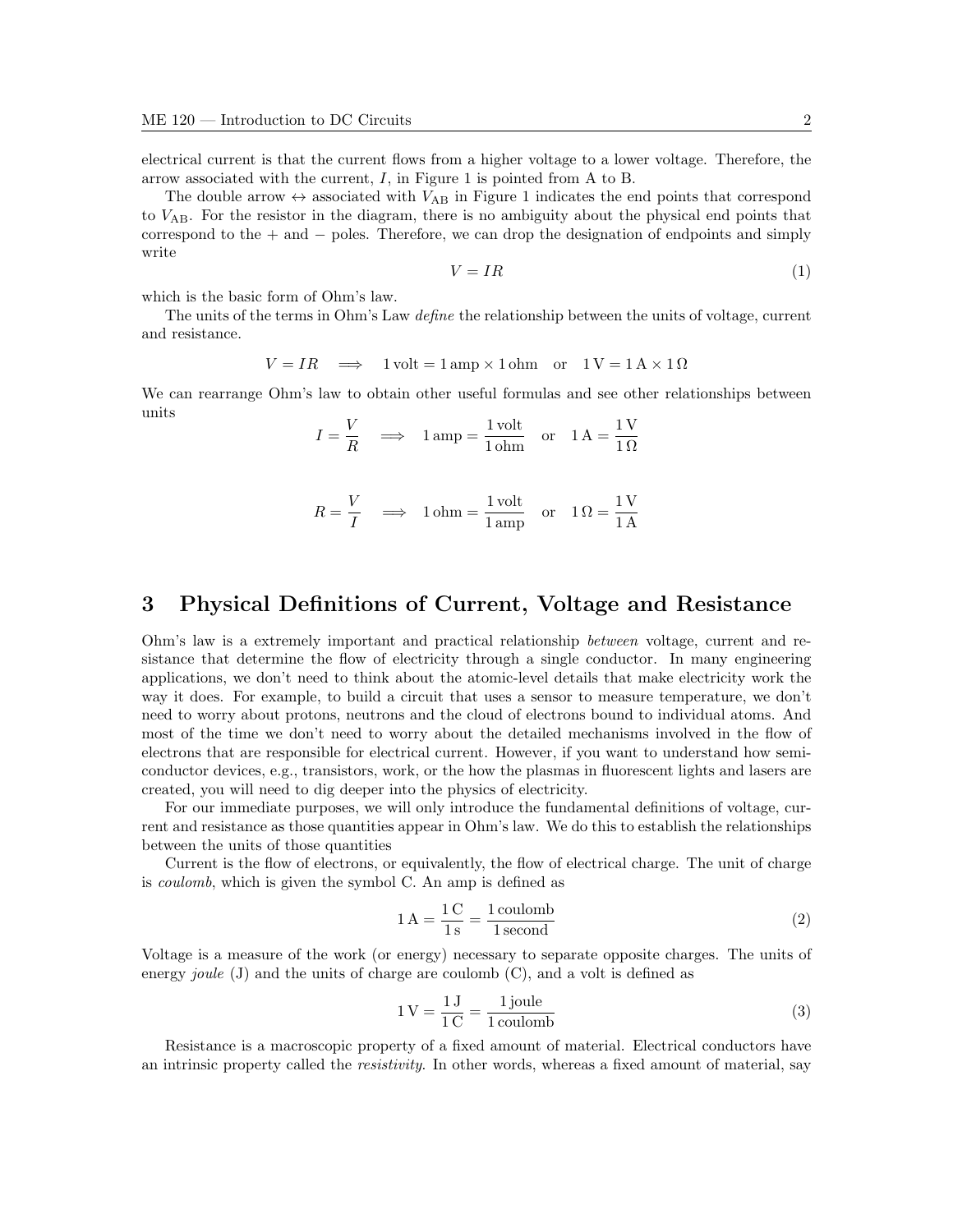a length of wire, has a value of resistance, the material that makes up that wire has a resistivity that is independent of the amount.

The relationship between wire length, skinniness and intrinsic material properties are expressed by

$$
R = \frac{\rho L}{A} \tag{4}
$$

where  $\rho$  is the resistivity, L is the length of the wire, and A is the cross-sectional area of the wire. In most practical engineering situations we usually work with the macroscopic value of resistance, not the resistivity of the material. However, when comparing materials for a particular application, say in the design of a heating element, we use Equation (4).

#### Example 1 Electrical resistance of breadboard jumper wires

Wires used as jumpers on a breadboard are 22 AWG, where AWG is the abbreviation for American Wire Gage. A 22 AWG wire has a diameter of 0.655 mm (0.0253 inch). What is the resistance of a 22 AWG copper wire that is 1 m long?

Equation (4) predicts the resistance of a wire of known material  $(\rho)$ , length L and crosssectional area  $A = (\pi/4)d^2$ , where d is the diameter. From Wikipedia<sup>2</sup> the resistivity of copper is

$$
\rho_{\rm Cu} = 1.68 \times 10^{-8} \, \Omega \cdot m
$$

The area of a 22 AWG wire is

$$
A = \frac{\pi}{4}d^2 = \frac{\pi}{4}(0.644 \times 10^{-3} \text{m})^2 = 3.257 \times 10^{-7} \text{m}^2
$$

Therefore, the resistance of a 1 m length of 22 AWG copper wire is

$$
R = \frac{(1.68 \times 10^{-8} \, \Omega \cdot \text{m})(1 \, \text{m})}{3.257 \times 10^{-7} \text{m}^2} = 0.052 \, \Omega.
$$

Most jumper wires are a just a few centimeters long, which means the resistance of jumper wires is on the order of  $(1/100)0.052 \Omega \approx 0.0005 \Omega$ . Therefore, the resistance of typical a jumper wire is negligible in a circuit that includes  $330 \Omega$  and  $10 \text{ k}\Omega$  resistors.

 $\Box$ 

### 4 Work, Energy and Power

We have already introduced the definitions of voltage, current and resistance. Next we turn to work, energy and power. In practical applications, we are concerned about the power consumed in resistive loads (e.g. heaters) or the energy capacity of batteries. We will focus on the power that is dissipated (i.e., lost) when current flows through individual resistors, or networks of resistors.

#### 4.1 Definitions

Although power, work and energy have everyday meanings, we need to define these terms with a precision that is unambiguous and that allows us to perform quantitative calculations.

To introduce (or review) the concepts of work, energy and power, we will use the more familiar mechanical process of lifting a weight. When considering electrical circuits, work and energy are defined in terms of electrical field potential, which are more abstract. For both mechanical and electrical models, a key idea is it takes work to change the potential energy of an object. Furthermore, in the absence of any energy losses (e.g., for motion without friction) the amount of work done is equal to the change in potential energy.

 $^2$ https://en.wikipedia.org/wiki/Electrical\_resistivity\_and\_conductivity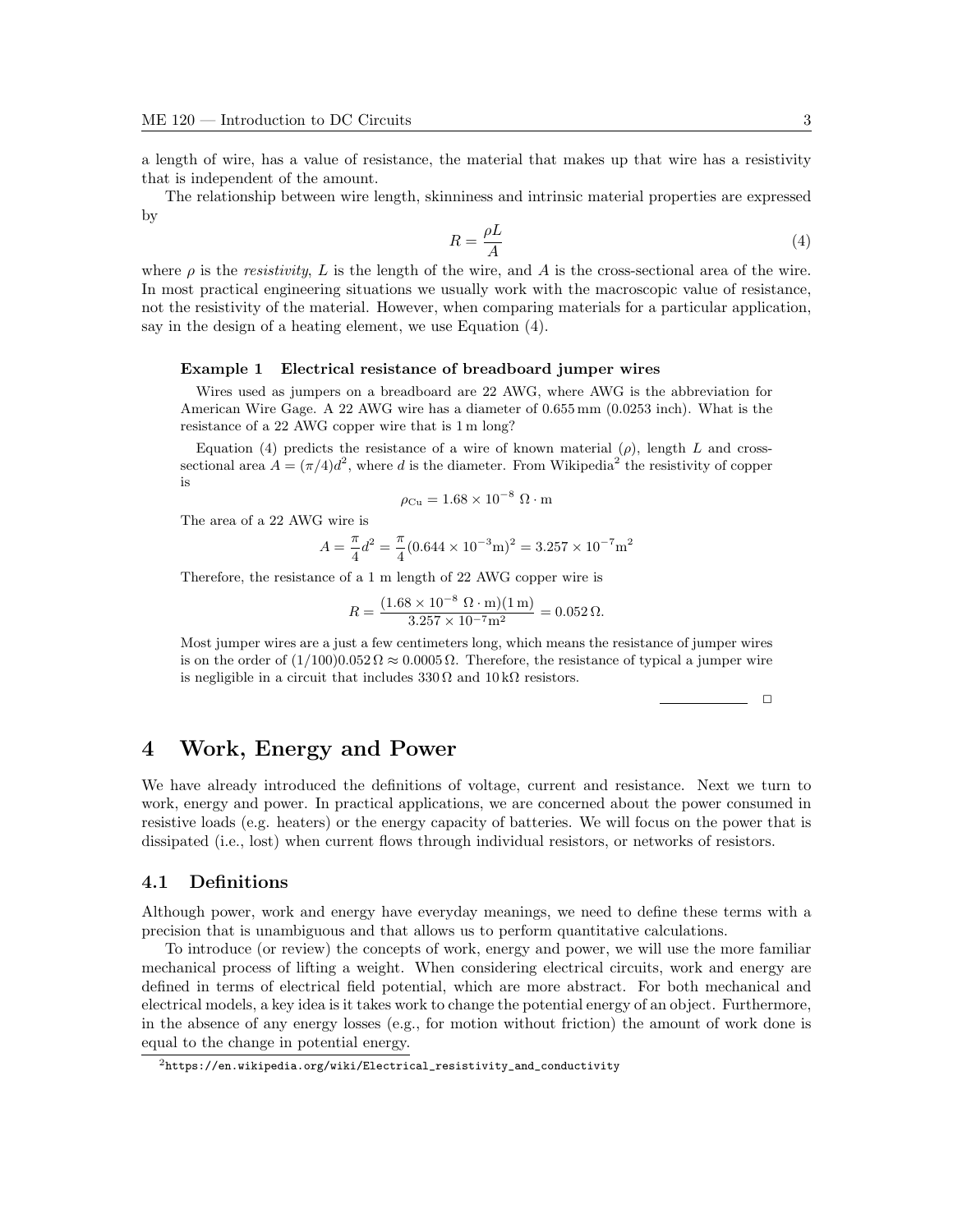#### Work and Energy

Work is a thermodynamic quantity with the same units as energy. Mechanical work can be defined as the energy necessary to raise a weight a given distance in a gravitational field. Figure 2 is a schematic representation of a mass  $m$  being raised through a distance d. The weight of the mass is  $W = mg$  acts in the direction opposite of the motion. A force opposing gravity, and greater in magnitude<sup>3</sup> to the weight will cause the weight to move. The  $minimum$ amount of mechanical work to raise the weight is

$$
Work = force \times distance = (mg) \times d.
$$
 (5)

This is the minimum work because we are just balancing the weight,

and an infinitesimally greater force would move the weight upward. In this scenario we are also ignoring any effect of friction losses such as sliding friction between the block and any fixed supports or air resistance. In the absence of friction, the (minimal) work done is equivalent to the change in potential energy

Change in potential energy = 
$$
mgd
$$
. (6)

The unit of work or energy is joule<sup>4</sup>. One joule is defined as a newton-meter

$$
1 J = 1 N \times 1 m \tag{7}
$$

The unit of force is *Newton* and is defined from the units of Newton's law of motion,  $F = ma$ 

$$
1 N = 1 kg \times 1 \frac{m}{s^2}
$$
 (8)

Work is done when a force acting on an object causes that object to move. The motion can be in any direction. For example, as depicted in Figure 3, pushing a block with a force  $F$  through a horizontal distance d does  $F \times d$  units of work on the block. Unlike raising a weight (see Figure 2), pushing the block horizontally does not change the potential energy of the block. The work input is dissipated by friction between the block and the table surface. If the table was frictionless, or if the block was supported by rollers having zero friction, the force necessary to move the block would be theoretically zero, and hence no work would be done.

#### Power and Work

Power is the rate at which work is done. It is also the rate at which energy is expended. The SI unit of power is  $watt^5$ .

$$
1 \,\mathrm{W} = \frac{1 \,\mathrm{J}}{1 \,\mathrm{s}}\tag{9}
$$





<sup>&</sup>lt;sup>3</sup>A force exactly equal to the weight would keep the block from moving downward, i.e., to hold it in static equilibrium.

<sup>&</sup>lt;sup>4</sup>In honor of James Prescott Joule (1818–1889), who, among other achievements, built an elegant experiment to show the equivalents of mechanical work and thermal energy. Although the unit of energy is named after James Prescott Joule, when "joule" is used as the unit of energy, it is not capitalized. The same is true for other units named after people who made important contributions to science, e.g. curie, newton, and watt.

<sup>5</sup>Named after James Watt, a Scottish engineer, who lived from 1736 to 1819.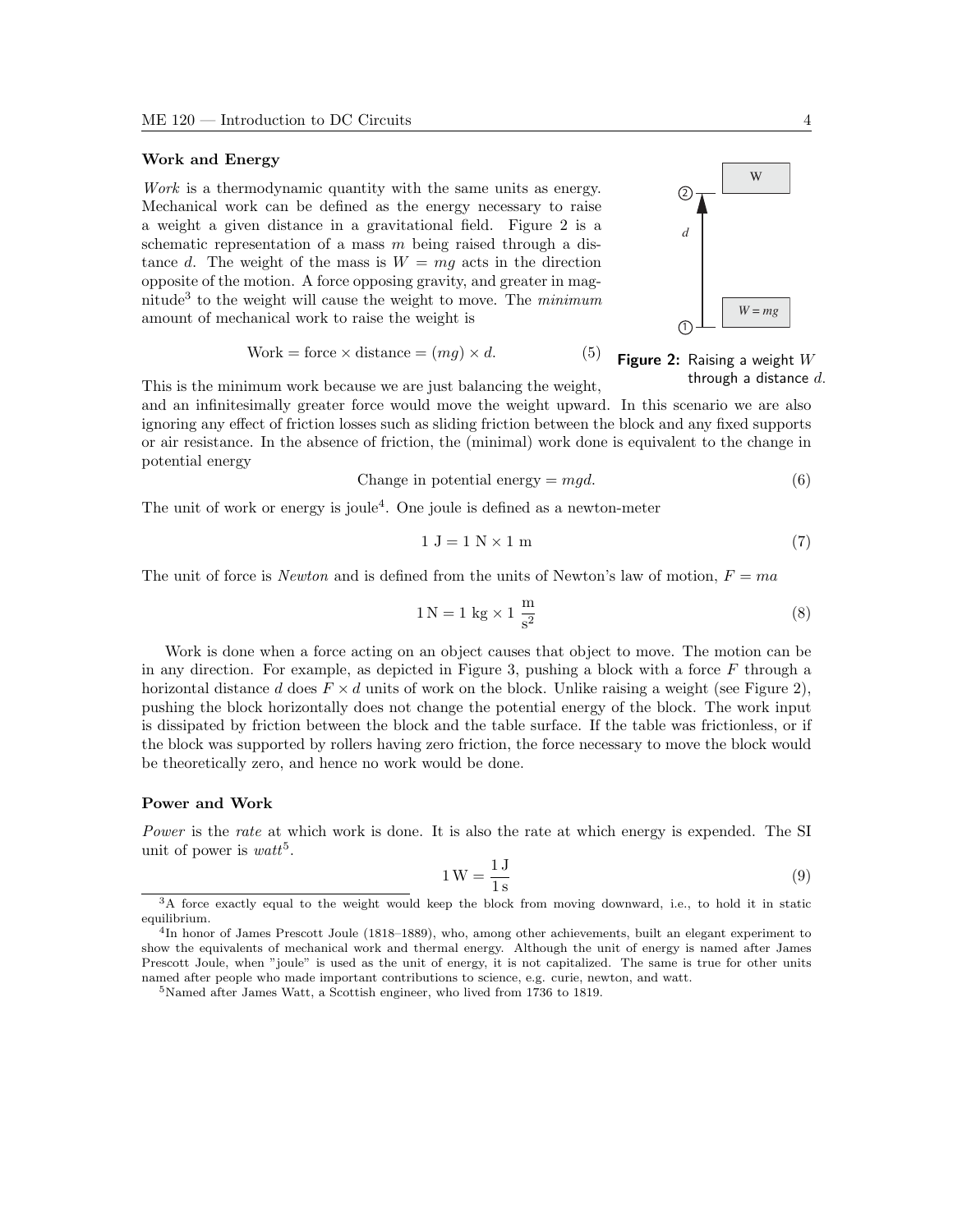

**Figure 3:** Pushing a block across a table does  $F \times d$  units of work without any change in potential energy due to gravity. The work is dissipated by friction between the block and table surface.

#### 4.2 Power Dissipation in a conductor

When electrical current flows through a simple conductor, like that in Figure 1, the power dissipation is

$$
P = VI \tag{10}
$$

where  $P$  is the power in watt,  $V$  is the voltage across the conductor in volt, and  $I$  is the current through the conductor in amp. If we use Ohm's law to substitute for  $V$  in Equation (10) we obtain

$$
P = (IR) \times I = I^2 R \tag{11}
$$

Alternatively, if we rearrange Ohm's law as  $I = V/R$  and substitute this expression for I in Equation (10) we get

$$
P = V \times \left(\frac{V}{R}\right) \tag{12}
$$

The three equivalent formulas for power dissipated in a single conductive element are

$$
P = VI = I^2 R = \frac{V^2}{R}
$$
\n<sup>(13)</sup>

#### Example 2 Energy consumed by a light bulb

How much energy is consumed when a 40W light bulb "burns" for 5 minutes?

**Given:** A 40W light bulb.

Find: Energy consumed in 5 minutes.

**Solution:** Note: no voltage or current are given. Is there enough information to solve this problem? Answer: yes.

The goal is to the find the amount of energy consumed. In engineering terminology, energy is an quantity independent of time, and power is the rate at which that energy is transferred (or dissipated). In other words, power is an amount of energy transfered in a given time interval.

We start with the defintion of power as

$$
Power = rate of energy transferred = \frac{energy\ transferred}{time}
$$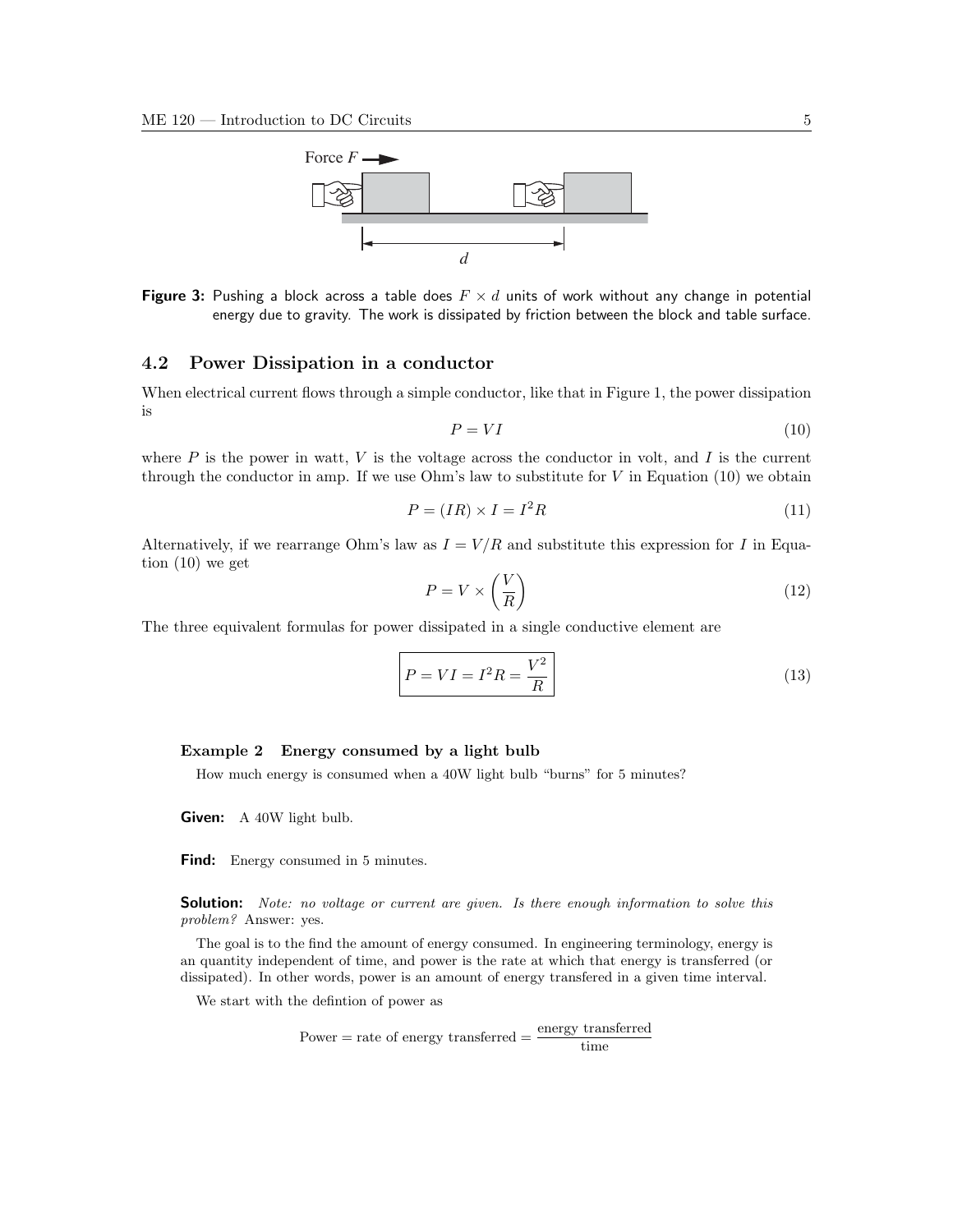Let E be the amount of energy consumed by the bulb in time  $\Delta t$ .

$$
P = \frac{E}{\Delta t} \quad \Longrightarrow \quad E = P \Delta t.
$$

We know P and  $\Delta t$ . Therefore, the rest of the analysis amounts to substituting known values into the preceeding formula.

$$
(40 \text{ W}) \left( 5 \text{ min} \times \frac{60 \text{ s}}{1 \text{ min}} \right) = \left( 40 \frac{\text{J}}{\text{s}} \right) (300 \text{ s}) = 12000 \text{ J} = 12 \text{ kJ}.
$$

Therefore,

**Discussion:** The analysis is a straight forward use of the definitions of power and energy. No knowledge of electrical circuits is used.

 $E = 12000 \, \mathrm{J} = 12 \, \mathrm{kJ}$ 

#### Example 3 Characteristics of a light bulb

A D cell battery supplies 2W of power to a small lightbulb.

- 1. Find the current from the battery
- 2. Find the resistance of the bulb

Given: A D-cell connected in series with a light bulb.

Find: Current consumed and electrical resistance of the bulb if the battery supplies 2W.

#### Schematic:



 $\Box$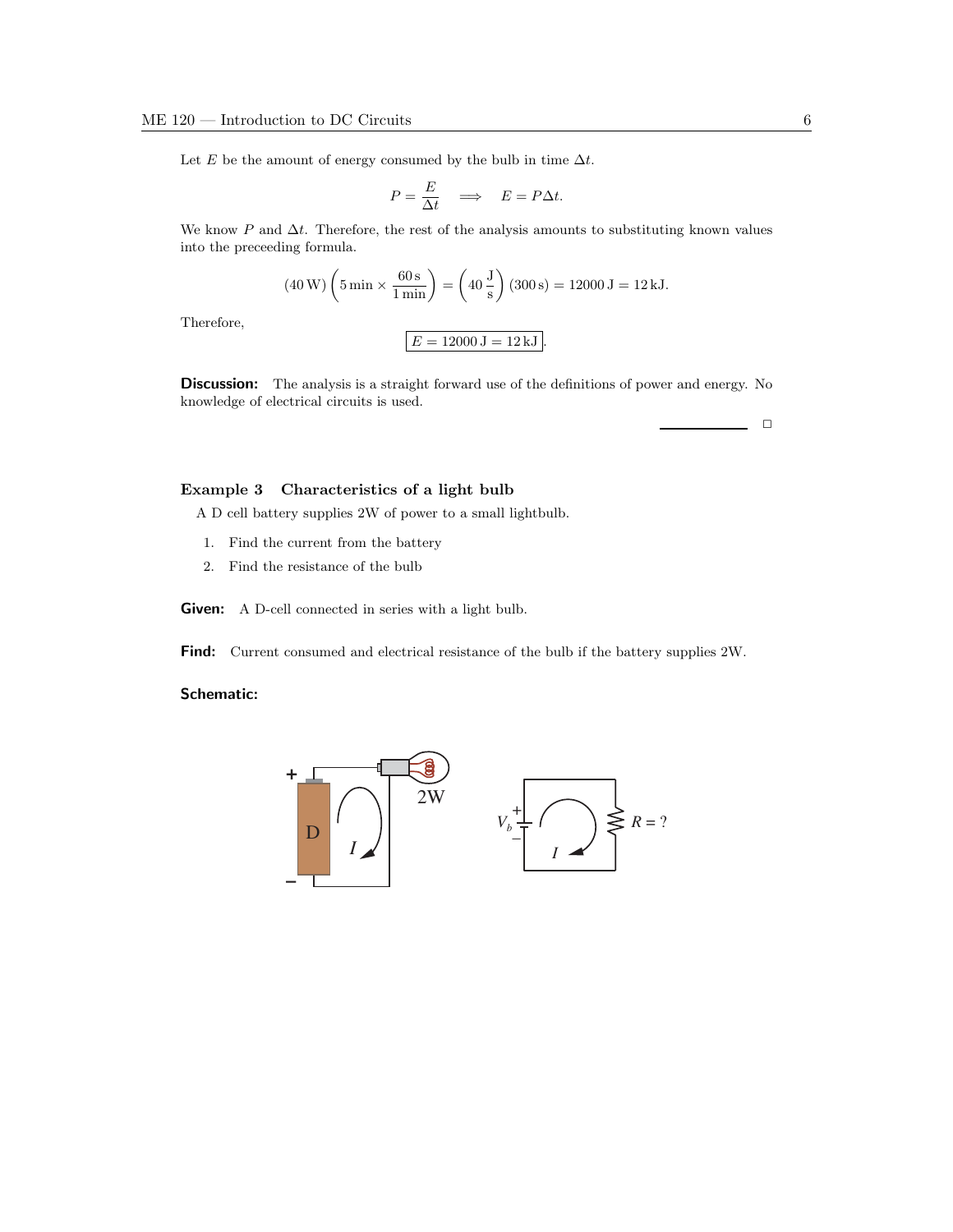**Solution:** What do we know?

Battery is a D cell  $\Longrightarrow V_b = 1.5 \text{ V}.$ Power dissipation is 2W.

We don't know the resistance of the light bulb.

Does Ohm's law apply? Yes!

 $V_b = IR$ 

where  $I$  is the current flowing through the bulb, and  $R$  is the resistance of the bulb. Both  $I$ and R are unknown.

Additional information is available from the power dissipation of 2W. Apply the formula for power

$$
P=V_bI
$$

where both the power P and the battery voltage  $V_b$  are known. We can solve this equation for the unknown current, I  $2.22$ 

$$
I = \frac{P}{V_b} = \frac{2 \text{ W}}{1.5 \text{ V}} = \frac{2}{3/2} \text{ A} = \frac{4}{3} \text{ A}.
$$

Therefore

$$
I = \frac{4}{3} \text{ A}
$$

Now that  $I$  is known, use it in Ohm's law for the resistor

$$
V_b = IR \Longrightarrow R = \frac{V}{I} = \frac{1.5 \,\mathrm{V}}{\frac{4}{3} \,\mathrm{A}} = 1.125 \,\Omega
$$

Therefore

Ohm's law

solve for R.

$$
R=1.13\,\Omega
$$

**Discussion:** There are two separate ways to solve this problem. We'll call these "Plan A" and "Plan B", respectively.

Plan A (used in the example) Start with

$$
\label{eq:1} P=V_bI
$$
 where both  $P$  and  
  $V_b$  are known. Solve for

I. With I known (freshly computed), apply

 $V_b = IR$ Now that both  $V_b$  and I are known, we can

> $R=\frac{V_b}{I}$  $\frac{r}{I}$ .

Plan B (Equally valid procedure:)

Start with an alternative definition of power.

$$
P = \frac{V_b^2}{R}
$$

where both  $P$  and  $V_b$  are known. Solve for R  $\overline{2}$ 

$$
R = \frac{V_b^2}{R}
$$

Now that  $R$  is known (freshly computed) we can apply Ohm's law

$$
V_b = IR
$$

and solve for I

$$
\boxed{I=\frac{V_b}{R}}
$$

It is not uncommon to have multiple algebraic paths in the analysis of an problem. In this case, both approaches require the same number of steps. That is not always the case. Although there is an advantage, or an aesthetic preference, for shorter and more direct solutions, the primary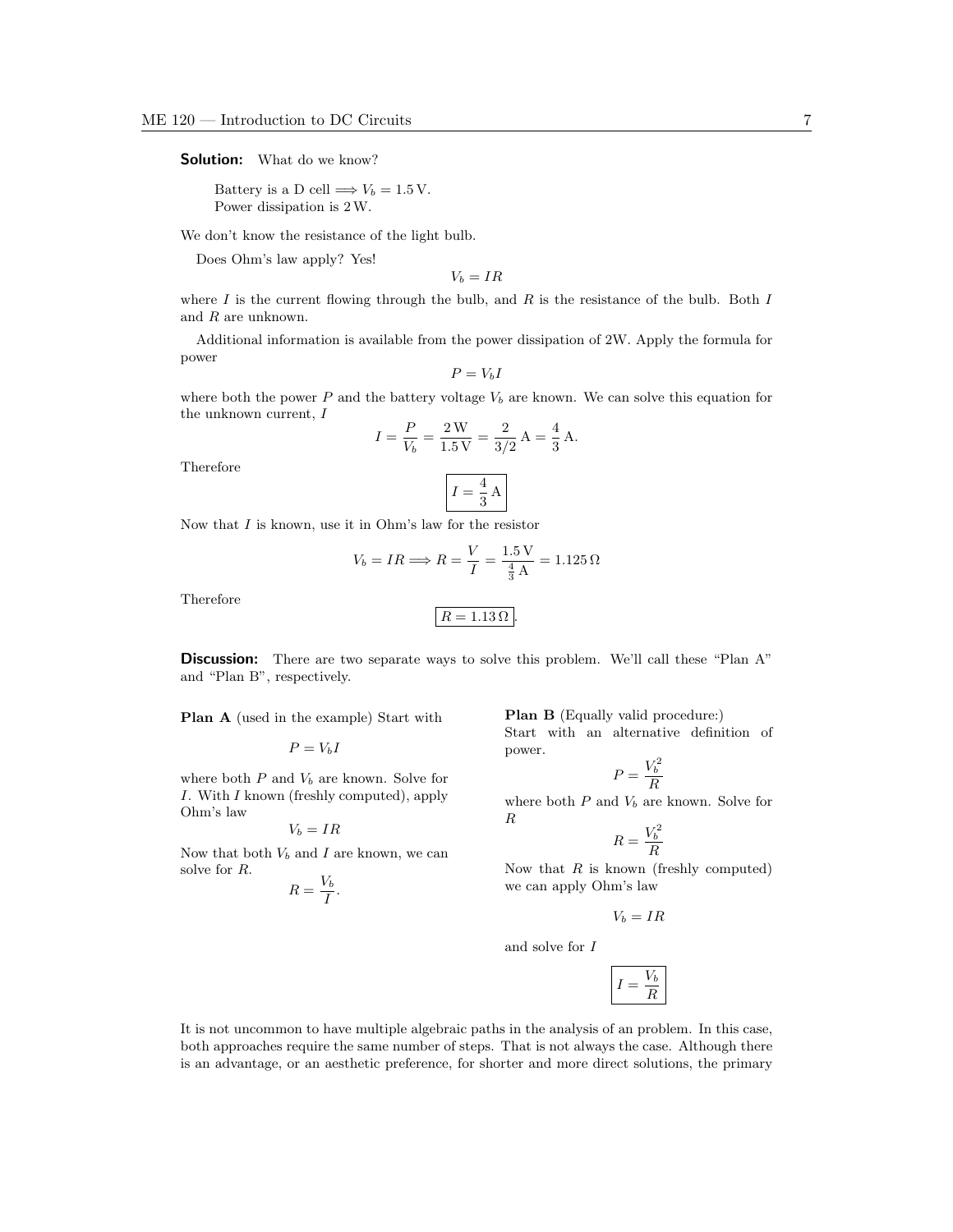goal is mathematical correctness. An important, but secondary, goal is clarity – how well does the algebra show the logic of the analysis? In this case, both approaches are equivalent.

 $\Box$ 

## 5 Equivalent Resistance

Consider the options for extending the circuit in Example 3 to circuits where the battery is connected to two light bulbs at the same time. There are two possible configurations as depicted in Figure 4. Are these configurations equivalent? For example, would you expect the brightness of the light bulbs in the two configurations to be the same?

Hands-on Learning: It would be a very good idea to gather some materials to experiment with these circuits. You will need a small flashlight bulb, an AA or AAA cell battery (or two), and a piece of scrap wire. The positive terminal of a typical incandescent light bulb is the nub that protrudes from the bottom end. The negative terminal is the metallic side of the bulb. The schematics in Figure 4 attempt to suggest these features and how to connect the circuits.

If you are using small flashlight bulbs and AA or AAA batteries, you can use your fingers to hold the bare ends of a small piece of wire to the battery terminals and bulbs. You could also use tape to make the connections more robust. More permanent solutions with glue or soldering are not necessary and would make it more difficult to experiment with alternate circuit configurations.

What happens when you connect the battery to the bulbs with the opposite polarity (i.e., switching the positive and negative terminals) from that shown in Figure 4? How does the brightness of the individual bulbs compare for the two arrangements in Figure 4?

Note that the use of incandescent light bulbs is a convenience for the purpose of demonstration. Any resistor, or more generally any *load*, such as a DC motor or resistive heating element, could be connected to the battery. Furthermore, the resistive elements need not be the same. We will explore the more general case of unequal resistances after discussing the simpler case of two equal resistive load elements.

What thoughts go through an engineer's mind when she looks at the two possible configurations of the light bulb circuits in Figure 4? An obvious question is, Will either of these circuits work ? In other words, if I hook up the circuit according to either of the diagrams, will the two bulbs light up? The answer is, it depends. Try it! The two circuits in Figure 4 are correct in the sense that when the wires, batteries and bulbs are connected as shown, current will flow through the bulbs.



Figure 4: Two light bulbs arranged in a series connection (left) and a parallel connection (right).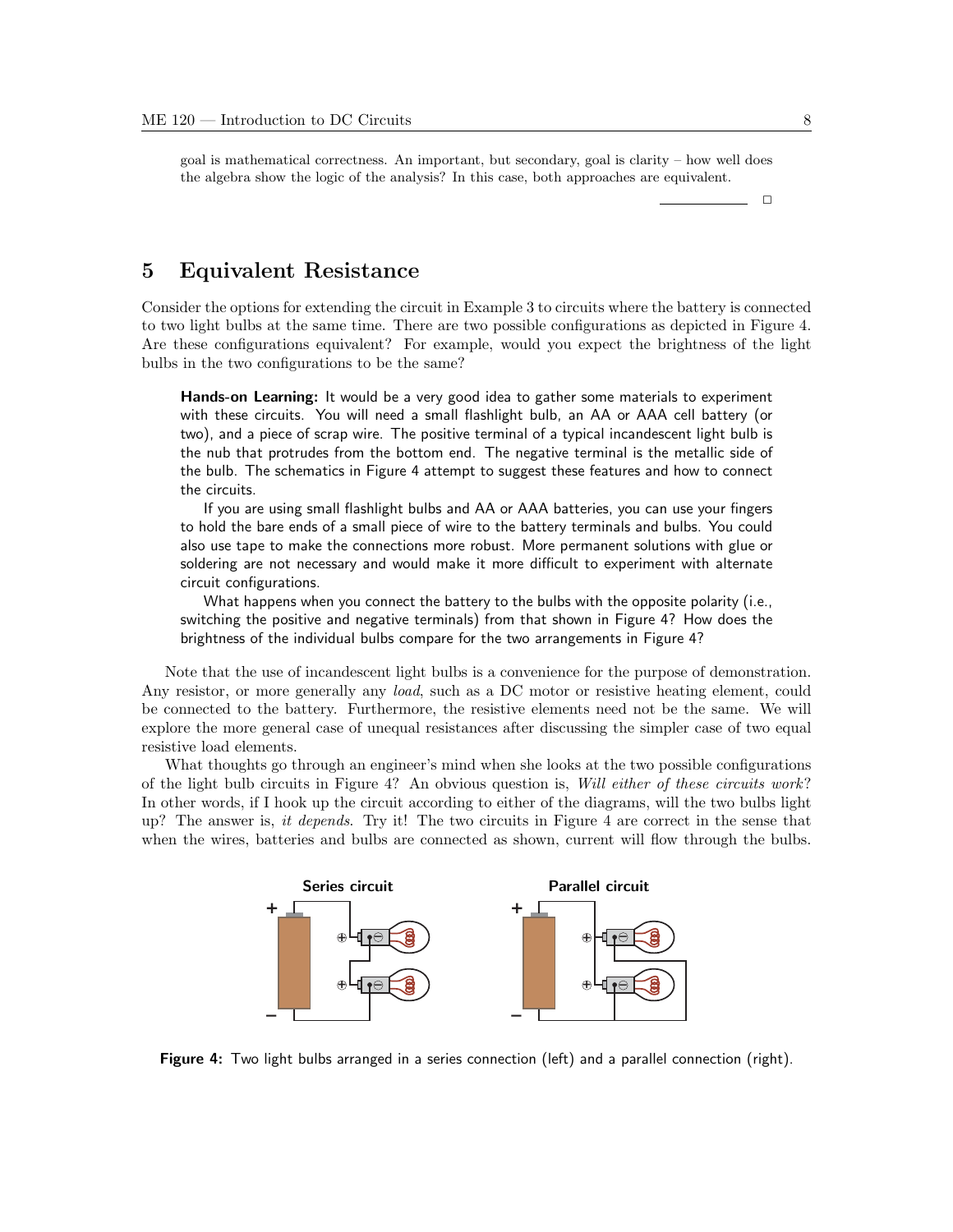Despite being correct circuits, there are practical choices of bulbs and batteries that will result in no light being emitted from the bulbs. How can that be? Being able to ask and then answer that question is an example of thinking like an engineer.

The light coming from the bulbs depends on the "size" of the battery and the "size" of the bulbs. We put size in quotes because that term is too vague for engineering purposes. We need to use the more precise language from the preceding sections of these notes. Instead of size, we need to think of voltage, current, resistance and power.

The size of the battery is specified by its *rated* voltage, current and power it can supply. By rated we mean the values that we expect from the label or the standard specifications for a given type of battery. The size of a light bulb is specified by its rated voltage and the amount of power the bulb can dissipate without burning out.

The question of whether either or both of the light bulb circuits work is determined by how well the power supplied by the battery matches the power that the light bulb can safely handle. If the battery cannot supply enough power, then the light bulbs will be dim, or may not even appear to emit any light. If the battery can supply too much power, then the bulb (or bulbs) may burn out. The question of how well the battery and the bulbs match is also affected by whether the series or parallel circuit is used. Therefore, the engineering question of whether the circuit "works" depends on the configuration of the wires and the choice of components (batteries and bulbs) used in the circuit.

Beyond the simple question of whether the circuit even works, there are several more interesting questions:

- How much current will the two bulbs draw?
- How long will the battery last?
- What happens if I have two batteries? And how should I connect the batteries in series or parallel?
- For the two-bulb circuits, how does the brightness of each bulb compare to the case of only one bulb?
- How bright are the bulbs in each of the two-bulb configurations? In other words, for a given battery configuration, is it better (by some definition of "better") for the bulbs to be connected in series or parallel?

These are all practical questions. I encourage you to directly experiment with batteries and wires and bulbs to tie your hands-on experience to these notes. Above all, be safe! Small flashlight bulbs (2W or 4W) and 1.5V alkaline batteries (AAA, AA, A, C or D cell) will be fine.

### 5.1 Two Resistors in Series

The left side of Figure 5 shows the circuit diagram for two light bulbs (two resistors) in series. This is called a series circuit because all the current flowing from the battery goes first through one bulb and then the next. Refer to the left side of Figure 4 for the cartoon version of the circuit. The light bulbs are represented by resistors  $R_1$  and  $R_2$ . Incandescent bulbs are resistors, so the diagram in the left side of Figure 5 is an excellent model of two incandescent light bulbs in series. The simple circuit would not apply to fluorescent lights or LEDs (Light emitting diodes) because those light-generating devices cannot be modeled as simple resistors.

The right side of Figure 5 shows the two resistors replaced by a single, equivalent resistance,  $R_{eq}$ . The value of  $R_{eq}$  results in the same current, I, flowing from the battery as for the two resisters in series.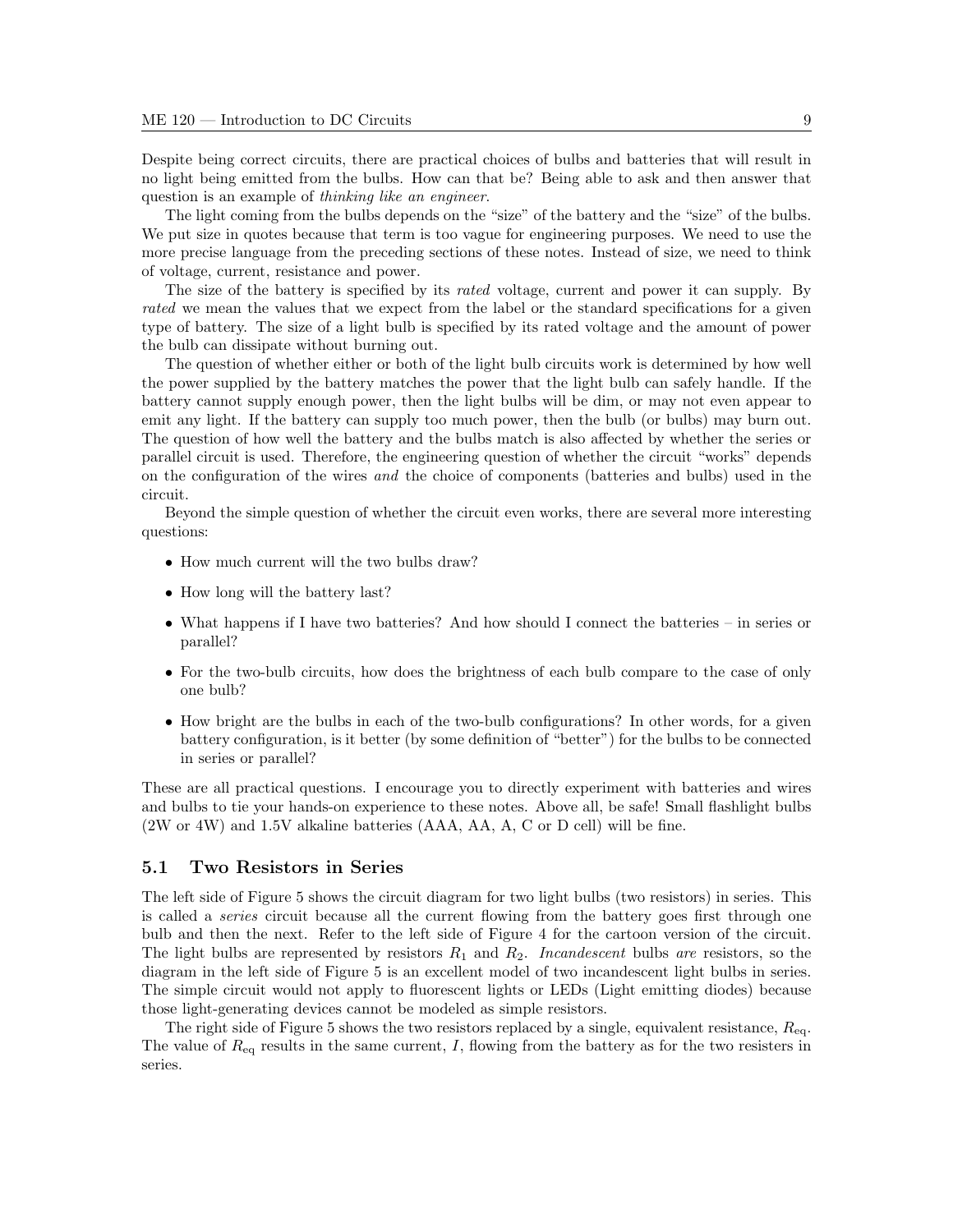

Figure 5: Two resistors in series (left) and the equivalent circuit (right).

For the circuit with two resistors in series, the current through each of the resistors is the same. In addition, the current leaving the battery is also the same as the current flowing through each resistor.

$$
I = I_1 = I_2 \tag{14}
$$

Apply Ohm's law to each resistor

$$
V_1 = I_1 R_1 \qquad \text{and} \qquad V_2 = I_2 R_2 \tag{15}
$$

Ohm's law also applies to the equivalent circuit on the right hand side of Figure 5

$$
V_b = IR_{\text{eq}}.\tag{16}
$$

The voltage across each battery is not the same as the voltage applied across each resistor. In fact, the sum of the voltages  $V_1$  and  $V_2$  must add up to  $V_b$ , the voltage supplied by the battery. This is a consequence of a more general principle called Kirchoff 's Voltage Law, which we will discuss in detail later. For now, we can make the empirical observation that the two voltages add up to the total supplied voltage

$$
V_b = V_1 + V_2. \t\t(17)
$$

We say that the voltage *drop* across the resistors must add up to the voltage drop across the two batteries. The word "drop" suggests that the voltage decreases in the direction of the current flow.

If we take Equation (17) as true (which it is!) then we can substitute the two forms of Ohm's law from Equation (15) and the version of Ohm's law for the equivalent circuit (Equation (16)) into Equation (17) to get

$$
IR_{\text{eq}} = I_1 R_1 + I_2 R_2. \tag{18}
$$

But, we know from Equation (14) that the current from the battery is the same as the current flowing through each of the resistors. Therefore, the I on the left hand side of Equation  $(18)$  is the same as both the  $I_1$  and  $I_2$  on the right hand side. Algebraically, because the I,  $I_1$  and  $I_2$  are equal (for this circuit!) those values can be cancelled from Equation (18) to give

$$
R_{\text{eq}} = R_1 + R_2. \tag{19}
$$

Equation (19) is true for any combination of two reistors in series.

### 5.2 Two Resistors in Parallel

The left side of Figure 6 shows the circuit diagram for two resistors in parallel. We say that this is a parallel circuit because the current from the battery splits to flow through each bulb separately, or in parallel. If the two bulbs have identical resistance, the current flow through each bulb will be equal. If the bulbs have unequal resistance, the current flowing will be unequal. Regardless of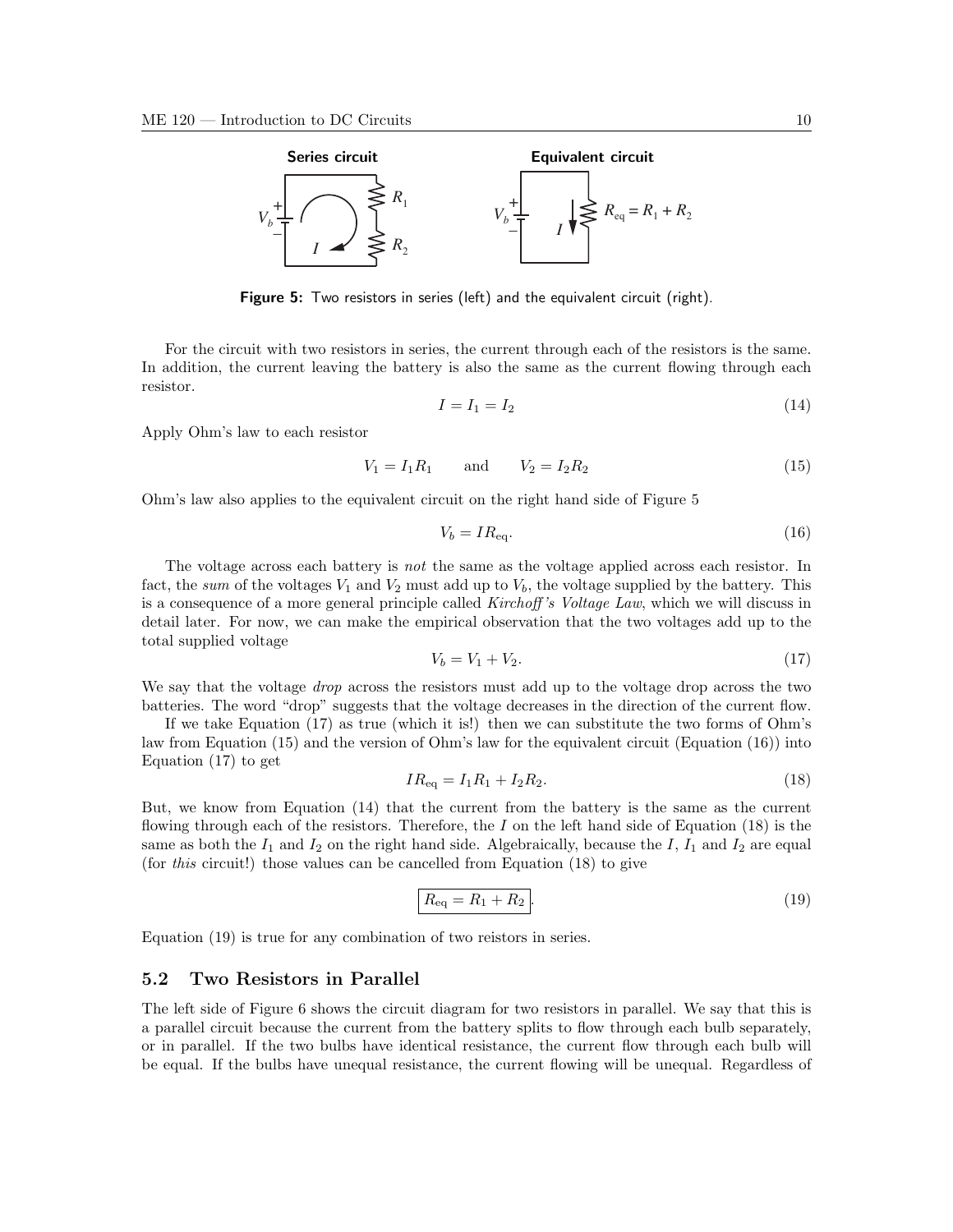

Figure 6: Two resistors in parallel (left) and the equivalent circuit (right).

whether the electrical currents have equal values, the electrons flowing through one bulb do not flow through the other bulb. The electrons from the battery split and flow on separate, parallel paths.

Refer to the right side of Figure 4 for the cartoon version of the circuit for two light bulbs wired in parallel. In the parallel circuit, the voltage across the battery is also the same as the voltage across each of the resistors

$$
V_b = V_1 = V_2. \t\t(20)
$$

The relationship between the current flows is determined by Kirchoff's Current Law, which requires that the net flow of current into a node (or wire junction) be zero. In other words, the sum of the currents flowing into a node must be equal to the sum of currents flowing out of that same node.

Figure 7 shows the circuit for two resistors in parallel with the current flows labelled. The right side of Figure 7 shows the current flows into each of two nodes, labeled A and B where three currents I,  $I_1$  and  $I_2$  come together. For this circuit, it turns out that these nodes both give the same information, i.e., the same relationship between  $I$ ,  $I_1$  and  $I_2$ . In more complex circuits the relationships between current flows will involve different combinations of currents.

Applying Kirchoff's currently law to node A gives

$$
I = I_1 + I_2 \tag{21}
$$

and applying Kirchoff's current law to node B gives

$$
I_1 + I_2 = I. \tag{22}
$$

Algebraically, Equation (21) and (22) are equivalent. Therefore, we only need to analyze one of the nodes, either A or B, in this simple circuit.

If we rearrange Ohm's law as  $I = V/R$  and apply it to each one of the terms in Equation (21) we obtain

$$
\frac{V_b}{R_{\text{eq}}} = \frac{V_1}{R_1} + \frac{V_2}{R_2}.\tag{23}
$$



Figure 7: Current flows into nodes of the circuit for two resistors in parallel.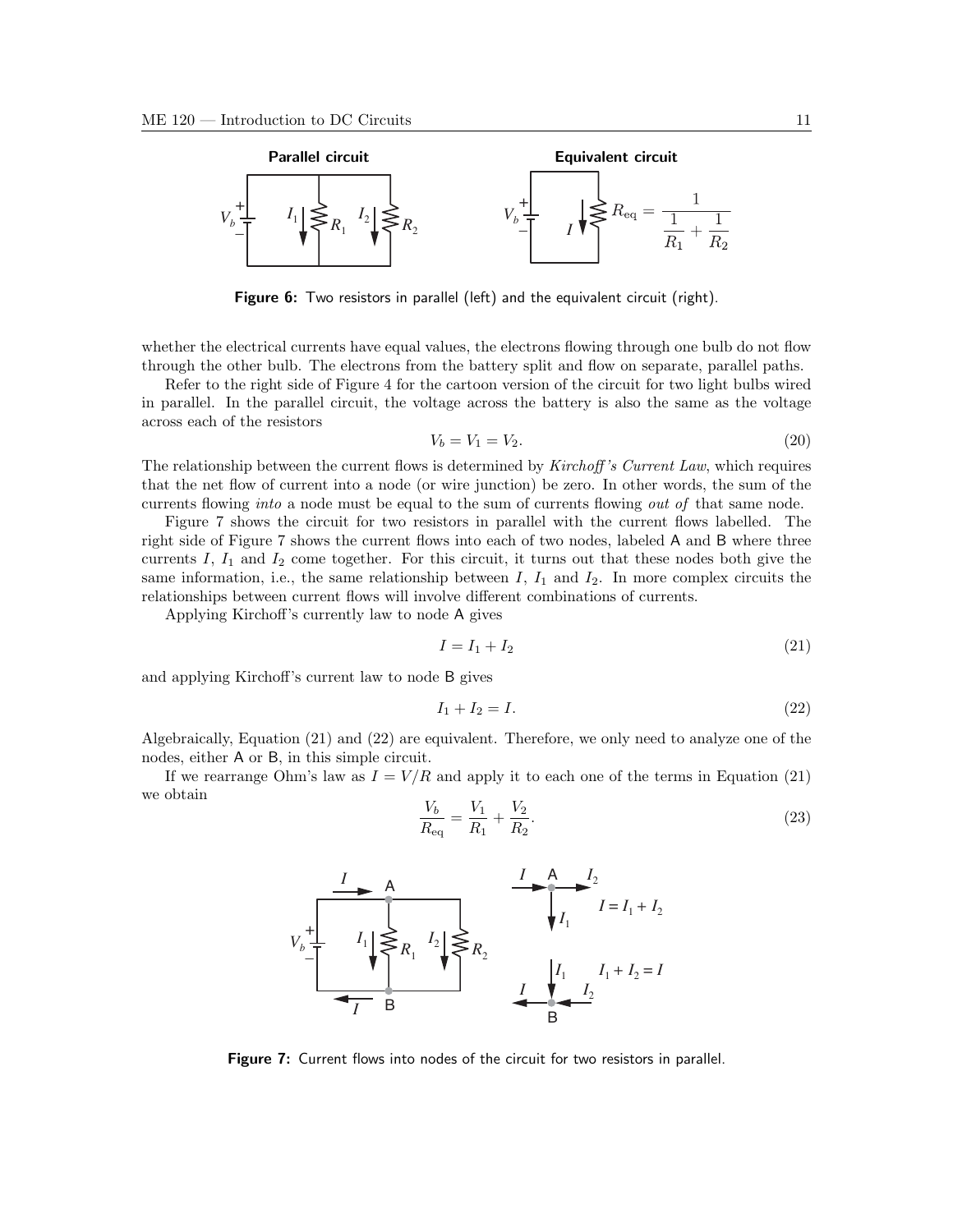For the parallel circuit, all of the voltages are the same (See Equation (20).) Therefore, we can cancel the equal voltage terms in the numerators of Equation (23) to get

$$
\frac{1}{R_{\text{eq}}} = \frac{1}{R_1} + \frac{1}{R_2}.\tag{24}
$$

Equation (24) is true for any combination of two reistors in parallel.

### 5.3 General Rules for Resistors in Series and Parallel

The results from the preceding sections can be summarized and extended as follows.

Resistors in Series *V*1 *R*1 *I*1 *R*<sup>2</sup> *R*<sup>3</sup> *Rn I*<sup>2</sup> *I*<sup>3</sup> *In V*<sup>2</sup> *V*<sup>3</sup> *Vn ... ...* Vtot = V<sup>1</sup> + V<sup>2</sup> + V<sup>3</sup> + · · · + V<sup>n</sup> or Vtot = Xn i=1 Vi I = I<sup>1</sup> = I<sup>2</sup> = I<sup>3</sup> = · · · = I<sup>n</sup> Req = R<sup>1</sup> + R<sup>2</sup> + R<sup>3</sup> + · · · + R<sup>n</sup> or Req = Xn i=1 Ri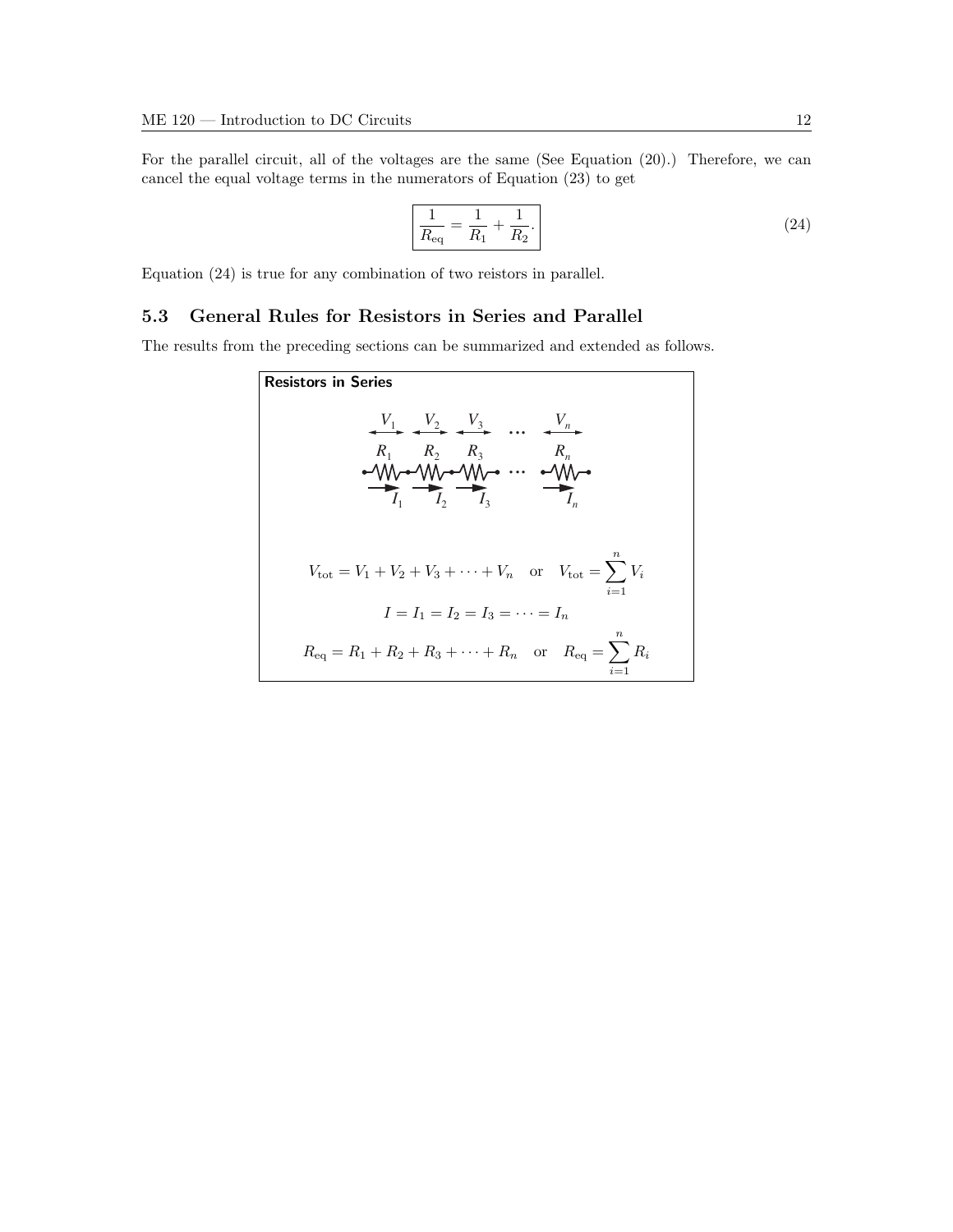

# 6 Summary

1. Ohm's Law relates the flow of current to the voltage drop across a resistor.

 $V = IR$ 

where V is the voltage (in volts, V), I is the current (in amp, A) and R is the resistance (in ohm, Ω).

Notes:

- $\bullet$  V is used for both a voltage value and the units of volts.
- $\bullet$  A "resistor" can be any element that conducts electricity, e.g.,, a length of wire, a resistor in a circuit, or the filament of an incandescent light bulb.
- 2. At a basic physical level, current is defined as a flow of electrons

$$
1\,\mathrm{A} = \frac{1\,\mathrm{C}}{1\,\mathrm{s}} = \frac{1\,\mathrm{coulomb}}{1\,\mathrm{second}}
$$

where coulomb is the unit of charge.

At a basic physical level, voltage is the amount of energy associated with the separation of opposite charges

$$
1\,\mathrm{V} = \frac{1\,\mathrm{J}}{1\,\mathrm{C}} = \frac{1\,\mathrm{joule}}{1\,\mathrm{coulomb}}
$$

In terms of resistivity, an intrinsic property of conductors, the macroscopic resistance of a wire (or any long and relatively skinny conductor) is

$$
R = \frac{\rho L}{A}
$$